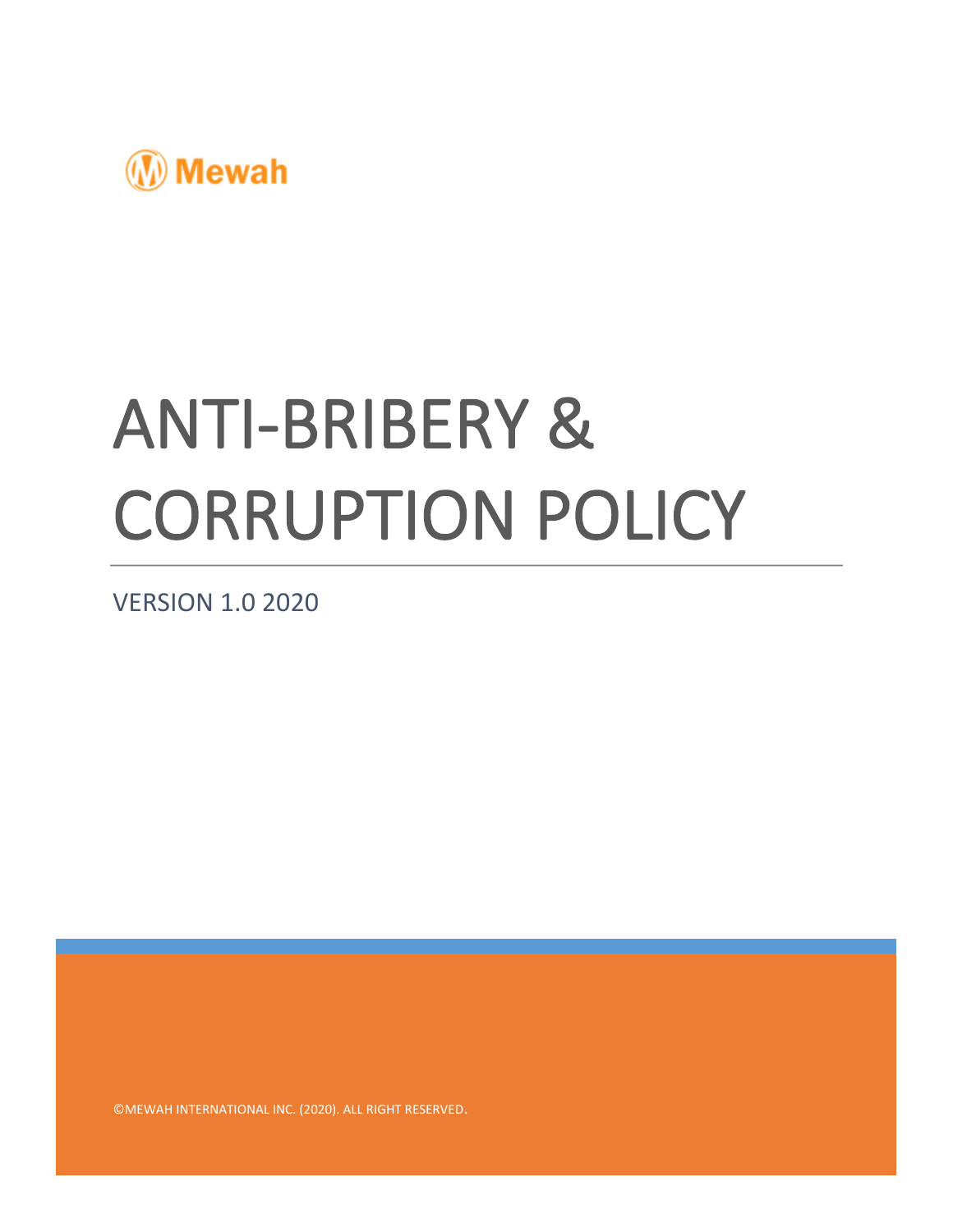

# **Table of Contents**

| $\mathbf{1}$   |  |
|----------------|--|
| 2              |  |
| 3              |  |
| 4              |  |
| 5.             |  |
| 6              |  |
| $\overline{7}$ |  |
| 8              |  |
| 9              |  |
| 10             |  |
| 11             |  |
| 12             |  |
| 13             |  |

# <span id="page-1-0"></span>**1 POLICY STATEMENT**

Mewah International Inc. and its subsidiaries ("Mewah", "the Group", "we" or "our") are committed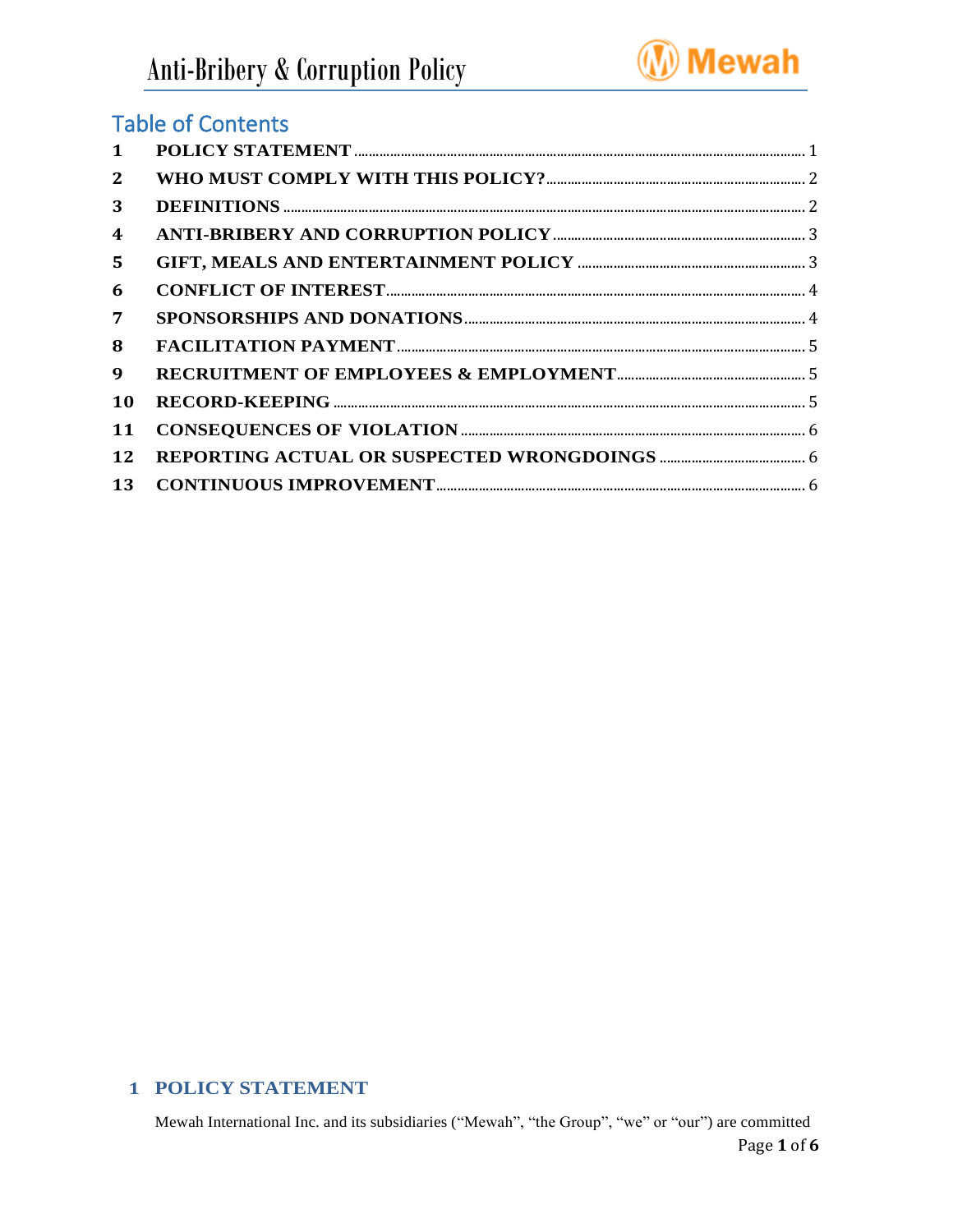# Anti-Bribery & Corruption Policy



to conducting business dealings legally, ethically and with integrity. This means avoiding practices of bribery and corruption of all forms in the Group's daily operation. The Group has adopted a zero tolerance approach against all forms of bribery and corruption and takes a strong stance against such acts.

The Group's Anti-Bribery and Corruption Policy ("this Policy") principles and rules apply to all the Group's activities and addresses business conduct and ethics to support our core values which are outlined below:

**M**otivation **E**ngagement **W**isdom **A**spiration **H**onor

The Group highlighted "Honor" as one of our core values as we uphold the highest ethical and professional's standard in our day to day business dealings. We must at all times comply with this Policy and all relevant anti-bribery and corruption laws including the Singapore Prevention of Corruption Act (PCA), Malaysian Anti-Corruption Commission Act 2009 (ACT 694), UK Bribery Act 2010, US Foreign Corrupt Practices Act and other similar anti-bribery and corruption laws where we do business.

This Policy is not intended to provide definitive answers to all questions regarding bribery and corruption. Rather, it is intended to provide employees with a basic introduction to how the Group combats bribery and corruption in furtherance of the Group's commitment to lawful and ethical behavior at all times. If you have any doubt about the scope of applicable laws or the application of the Group's policies concerning the fight against bribery and corruption, you should contact Legal & Corporate Services Department immediately.

# <span id="page-2-0"></span>**2 WHO MUST COMPLY WITH THIS POLICY?**

This policy is intended to apply to every employee in the Group worldwide. It is also intended to apply to every director (executive or non-executive) of those companies. Although this Policy is specifically written for Mewah's employees and directors, we expect that contractors, sub-contractors, consultants, agents, representatives and others performing work or services for or on behalf of Mewah will comply with it in relevant part when performing such work or services.

# <span id="page-2-1"></span>**3 DEFINITIONS**

"Anything of Value" means bribes, kickbacks, a financial advantage, services, favours or any other direct or indirect benefit or gratification, whether in cash or in kind, tangible or intangible. The term "Anything of Value" has a wide application. Examples of these include but are not limited to gifts, meals, entertainment, discounts that are out of the ordinary or routine businesses, offer of employment, including any gratification, services or favours which may not have a tangible or direct financial value attached, such as sexual favours.

"Exposed Position" means a staff position identified as vulnerable to bribery through a risk assessment. Such positions may include but is not limited to any role involving procurement or contract management; financial approvals; human resource; relations with government officials or government departments; sales; positions where negotiation with an external party is required; or other positions which the company has identified as vulnerable to bribery.

"Facilitation Payment" means payments made to secure or expedite the performance by a person performing a routine or administrative duty or function.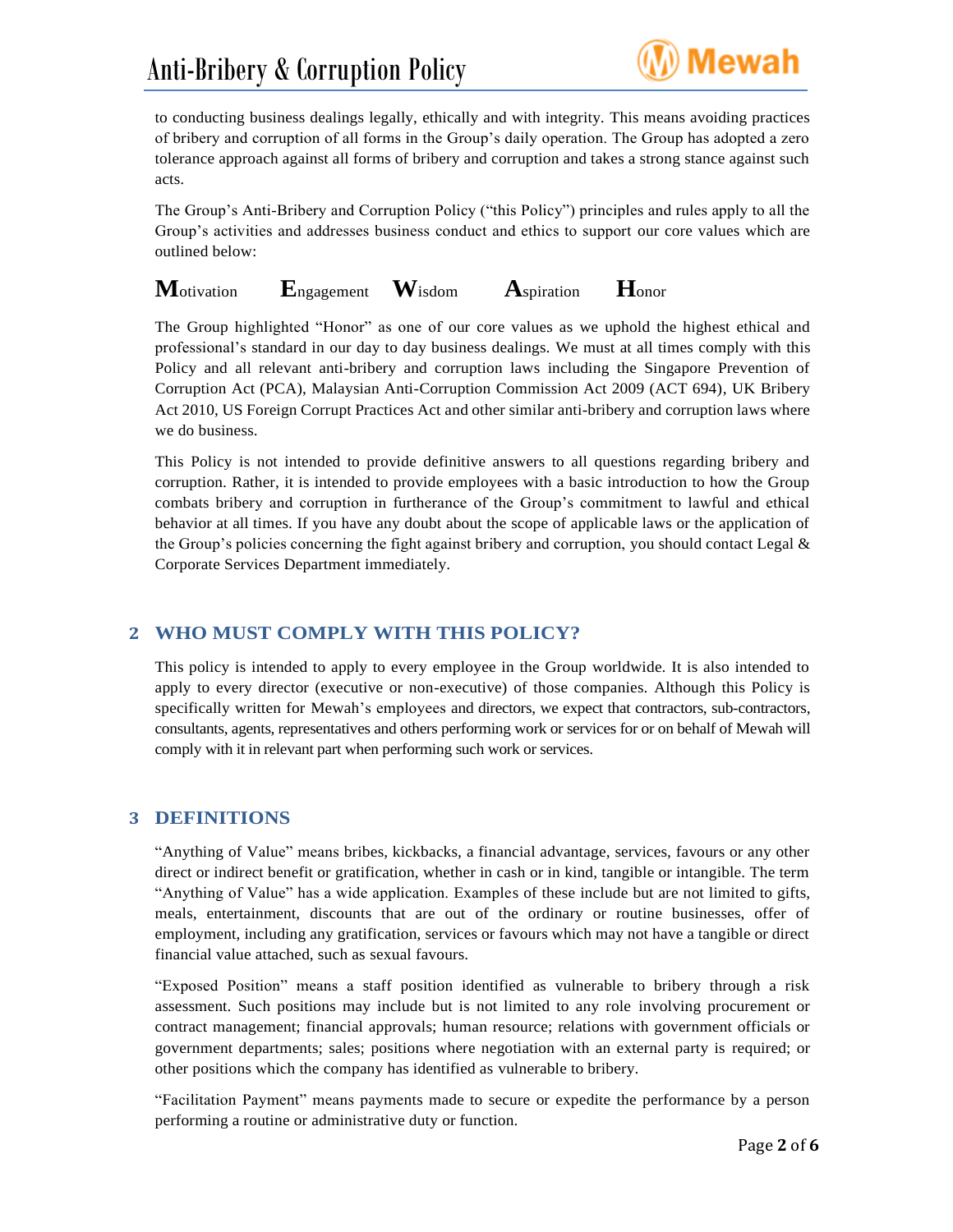

# <span id="page-3-0"></span>**4 ANTI-BRIBERY AND CORRUPTION POLICY**

- (i) All forms of bribery and corruption are prohibited. The Group upholds a zero tolerance approach. In addition to bribery, you must not participate in any corrupt activity, such as extortion, collusion, breach of trust, abuse of power, trading under influence, embezzlement, fraud or money laundering.
- (ii) This Policy applies equally to its business dealings with commercial ('private sector') and government ('public sector') entities, and includes interactions with their directors, employees, agents and other appointed representatives at all levels.
- (iii) Bribery may take the form of exchange of money, goods, services, property, privilege, employment position or preferential treatment. You shall not therefore, whether directly or indirectly, offer, give, receive or solicit Anything of Value, in the attempt to illicitly influence the decisions or actions of a person in a position of trust within an organisation, either for the intended benefit the Group or the persons involved in the transaction.

# <span id="page-3-1"></span>**5 GIFT, MEALS AND ENTERTAINMENT POLICY**

The Group has adopted a strict policy in regard to Gift, Meals and Entertainment ("GME"). As a general rule, employees and directors (executive or non-executive), family members or agents acting for or on behalf of Mewah employees, directors, or their family members are prohibited from, directly or indirectly, receiving or providing gifts subject to only to certain exceptions and provided it is in compliant with all principals set in this Policy.

However, the Group allows appropriate business-related GME. Reasonable GME are acceptable provided that the following guiding principles are observed.

#### **(i) Principal 1: Transparency**

You should be comfortable to disclose to your colleagues the GME that you offered or received and complied with all reporting policy set forth by the Group.

#### **(ii) Principal 2: Conflict**

You should only offer or accept GME to or from those who will not put you in a position in conflict.

#### **(iii) Principal 3: Influence**

The GME must not be offered or accepted when there is a pending business decision or such GME will influence a business decision.

#### **(iv) Principal 4: Value**

The GME must be modest and must not be so frequent as to place or seem to place the recipient under an obligation.

#### **(v) Principal 5: Intention**

The intention behind the GME must be bona fide and must not be interpreted as to gain unmerited advantage.

There are certain exceptions to the general rule whereby the receiving and provision of GME are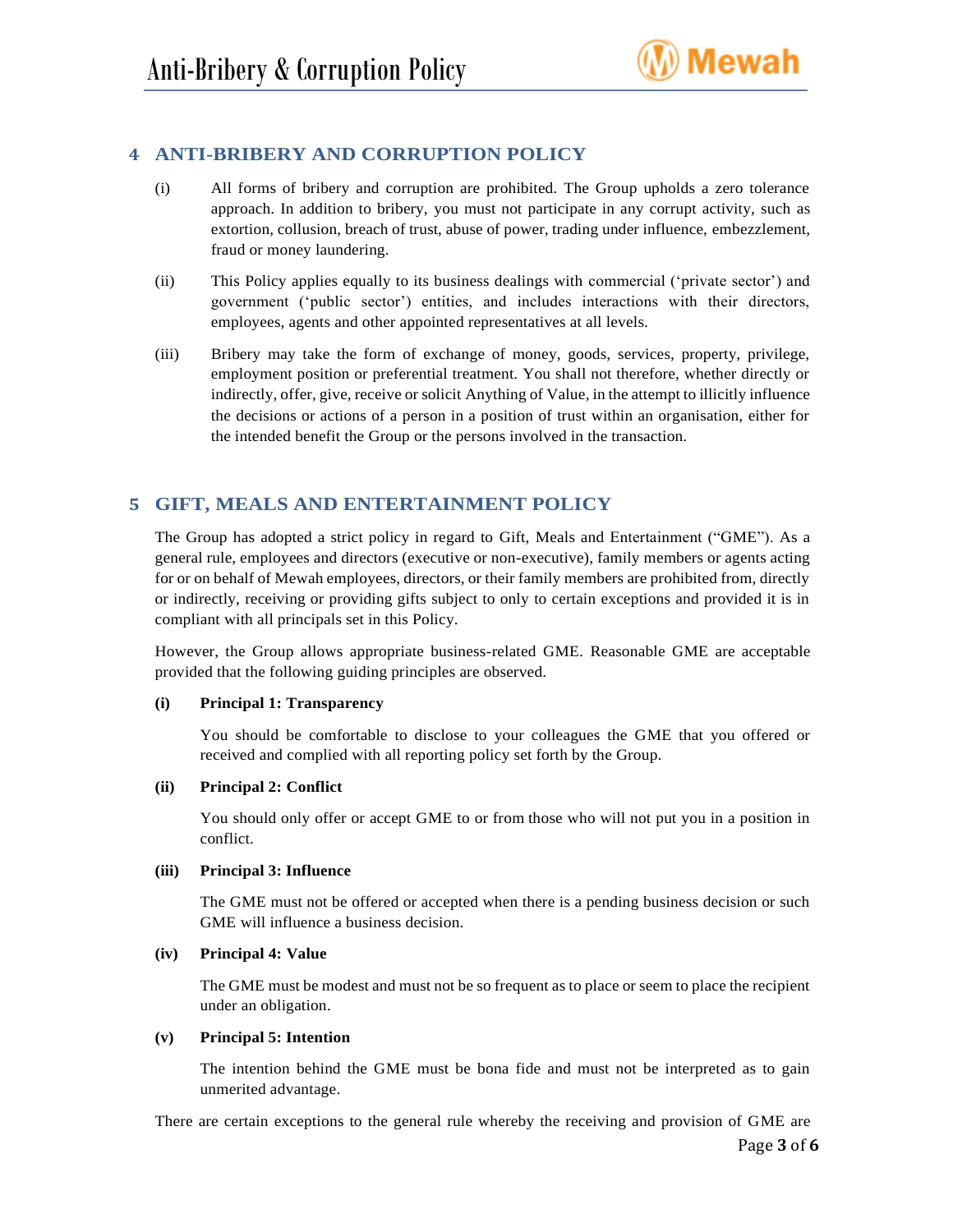

permitted in the following situations:-

- a) Exchange of gifts at the company-to-company level (e.g. gifts exchanged between companies as part of an official company visit/courtesy call and thereafter said gift is treated as company property);
- b) Gifts from the Group to external institutions or individuals in relation to the company's official functions, events and celebrations (e.g. commemorative gifts, door gifts offered to all guests attending event);
- c) Gift from Mewah to employees and directors and/or their family members in relation to an internal or externally recognized function, event and celebration (e.g. in recognition of an employee's/director's service to the Group);
- d) Corporate gift or sample of nominal value normally bearing Mewah's logo (e.g. t-shirts, pens, calendars and other small promotional items) that are given out equally to members of the public, delegates, customers, partners and key stakeholders attending events such as exhibitions, training, trades shows etc. and deemed as part of the Group's brand building or promotional activities; and
- e) In some countries, hospitality through meals and entertainment is a central part of business etiquette provided always such entertainment is appropriate in character (e.g. no "adult" entertainment) and consistent with local business customs and practices.

Notwithstanding to the exceptions above, before you offer GME, you are required get approval from your Head of Department/Immediate Superior and notify Human Resource Department via Declaration Form For Gift, Meals and Entertainment or via any other platform implemented by the Group from time to time. You should provide all details including the type of GME, purpose, name of participants/beneficiary, value, date and location. Similarly, if you receive any GME, you are required to declare using the same form and get approval from Head of Department and notify Human Resources Department.

# <span id="page-4-0"></span>**6 CONFLICT OF INTEREST**

Conflict of interest arise in situations where there is a personal interest that might be considered to interfere with that person's objectivity when performing duties or exercising judgement on behalf of the Group. You should avoid or deal appropriately with situations in which personal interest could conflict obligations or duties. You must not use your position, official working hours, Group resources and assets for personal gain or to the Group's disadvantage.

If you find yourself in a situation of conflict whether actual or potential, speak to your Head of Department or Legal & Corporate Services Department so that it could be managed properly. In such situation you must declare your conflict of interest via Declaration Form for Conflict of Interest or via any other platform implemented by the Group from time to time and send to Head of Department/Immediate Superior and notify the local Human Resources Department as soon as practicable.

# <span id="page-4-1"></span>**7 SPONSORSHIPS AND DONATIONS**

As a responsible corporate citizen, Mewah is committed to contributing to the well-being of the people and nation in countries where it operates. It is however important that all sponsorships and donations are made in accordance with Mewah's policies and receive prior authorization by Mewah Management or the Board.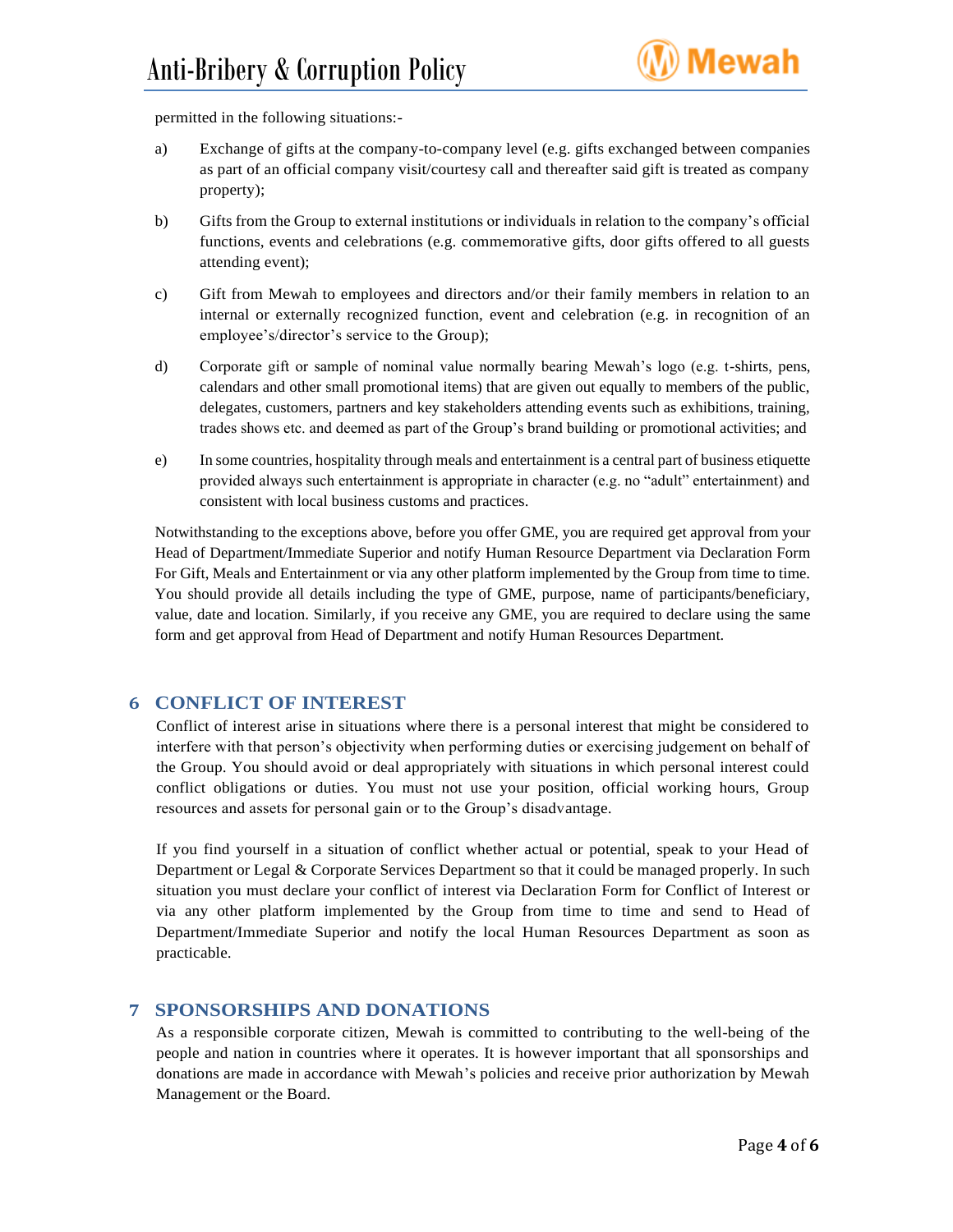

In accordance with Mewah's commitment to contribute to the community coupled with its value of integrity and transparency, all sponsorships and donations should comply with the following:

- i) ensure such contributions are allowed by applicable laws;
- ii) obtain all the necessary internal and external authorisations; and
- iii) be made to well established entities having proper registration.

### <span id="page-5-0"></span>**8 FACILITATION PAYMENT**

Offering, promising or requesting Facilitation Payment is just as prohibited as actually paying or receiving Facilities Payments. Facilitation Payment can be Anything of Value and it can be any sort of advantage with the intention to influence them in their duties.

Mewah prohibits accepting or obtaining, either directly or indirectly, Facilitation Payments from any person for the benefit of the employee himself or for any other person.

However, there are certain situation or circumstances where you are faced with having to make Facilitation Payments in order to protect your life, limb or liberty. In dangerous situations like this, you are allowed to make payments, but you must immediately report to your Head of Department and Legal & Corporate Services Department. Making Facilitation Payment is such a situation is the only exception which can be used as a defence when faced with allegations of bribery and corruption.

#### <span id="page-5-1"></span>**9 RECRUITMENT OF EMPLOYEES & EMPLOYMENT**

- (i) You will not suffer demotion, penalty or other adverse consequences for refusing to pay or receive bribes or other illicit behaviour, even if such refusal may result in the company losing business or experiencing a delay in business operations.
- (ii) The Group recognises the value of integrity in its employees and directors. The Group's recruitment, training, performance evaluation, remuneration, recognition and promotion for all employees, shall be designed to recognise integrity. The Group conducts due diligence on employees who holds or may be holding, Exposed Positions.
- (iii) The Group does not offer employment to prospective employees in return for previous favour / in exchange of improper favour.
- (iv) All new recruits shall complete trainings on the Code of Conduct and Ethics and this Policy.
- (v) If you find or suspect that another person subject to this Policy has violated or about to violate this Policy or applicable law, whether deliberately or inadvertently, you must forthwith report the same, in writing, to your Head of Department or your local Human Resources Department.

#### <span id="page-5-2"></span>**10 RECORD-KEEPING**

You must declare and keep a written record of the following:

i) all GME given or received where it is reasonably suspected to be a bribe under the circumstances with approval of Head of Department/Immediate Superior and notification to Human Resources Department via Declaration Form For Gift, Meals and Entertainment or via